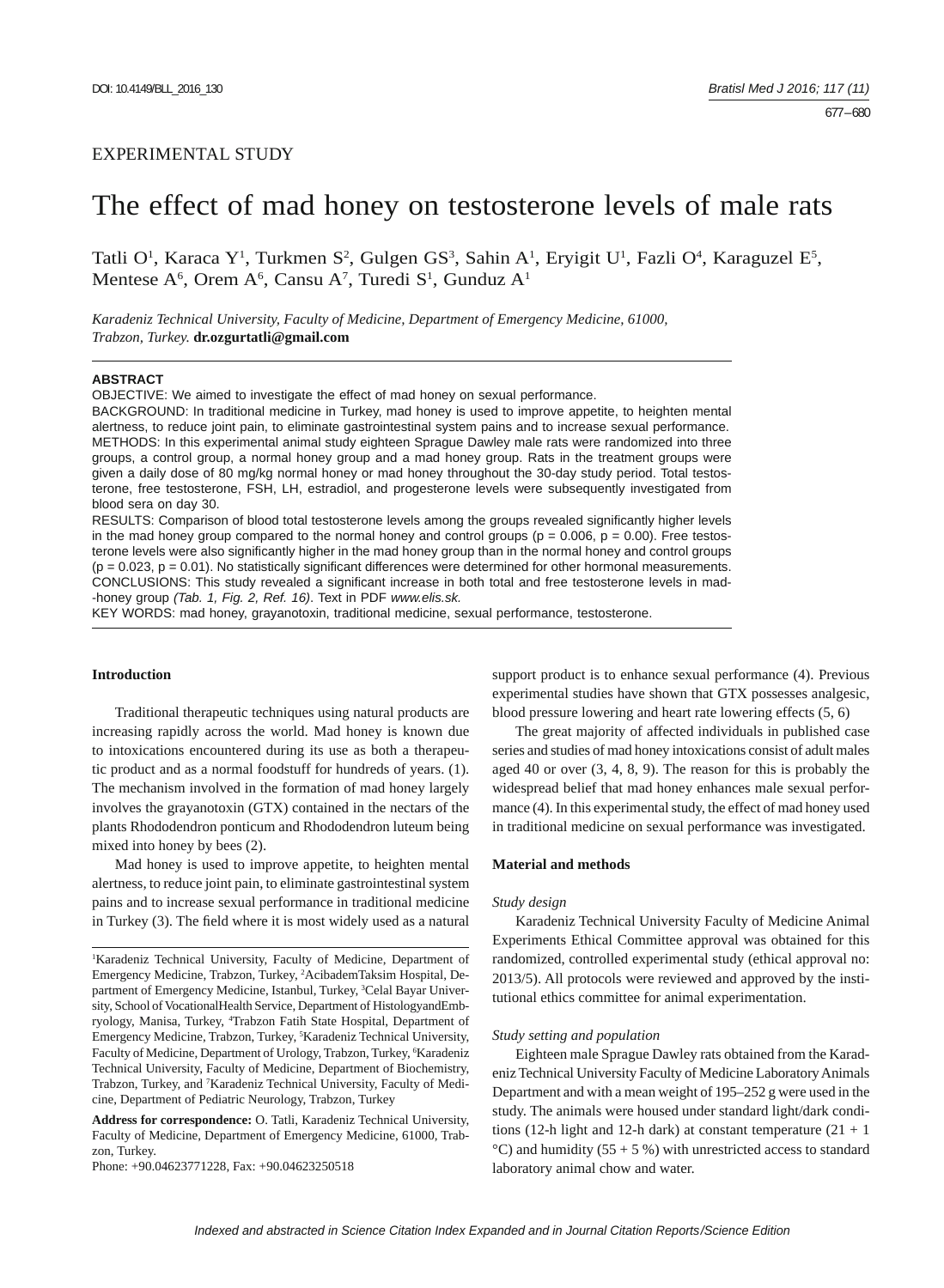677 – 680

## **Tab. 1a. Statistical analysis between groups in total hormone levels.**

|                    | Total testosteronlevels |                 |                  | Freetestosteron levels |                 |               | <b>Estradiol</b> levels |                 |                | Progesterone levels |                 |                 |
|--------------------|-------------------------|-----------------|------------------|------------------------|-----------------|---------------|-------------------------|-----------------|----------------|---------------------|-----------------|-----------------|
|                    | Control                 | Normal<br>honey | Mad<br>honey     | Control                | Normal<br>honey | Mad<br>honey  | Control                 | Normal<br>honey | Mad<br>honey   | Control             | Normal<br>honey | Mad<br>honey    |
| Mean<br><b>STD</b> | $252.3 \pm 72.4$        | $327.6 \pm 61$  | $493.1 \pm 86.4$ | $0.6 \pm 0.2$          | $1.7 \pm 1.2$   | $6.2{\pm}3.4$ | $19.0 \pm 3.6$          | $22.7 \pm 5.2$  | $22.2 \pm 6.7$ | 1357±761.8          | $852 + 208.3$   | $773 \pm 466.5$ |
| Control            |                         |                 | $0.000*$         |                        |                 | $0.010*$      |                         |                 | 0.3            |                     |                 | 0.1             |
| Normal<br>Honey    |                         |                 | $0.006*$         |                        |                 | $0.023*$      |                         |                 | 0.8            |                     |                 | 0.7             |
| Mad Honey          |                         |                 |                  |                        |                 |               |                         |                 |                |                     |                 |                 |

\*INDEPENDENT SAMPLE TEST, statistically significant

Free and total testosterone levels in rats receiving mad honey were significantly higher than those in rats receiving normal honey ( $p = 0.023$  and  $p = 0.006$ , respectively). No significant variation was determined in estradiol or progesterone levels ( $p = 0.8$  and  $p = 0.7$ , respectively). Free and total testosterone levels in rats receiving mad honey were also significantly higher than those in rats in the control group ( $p = 0.010$  and  $p = 0.000$ , respectively). No significant difference was determined between estradiol or progesterone levels  $(p = 0.3, p = 0.1)$ 

### **Tab. 1b. Statistical analysis of the difference in hormone levles between the groups.**

|                                       |                  | LH levels        |                                | <b>FSH</b> levels |                 |                 |  |  |
|---------------------------------------|------------------|------------------|--------------------------------|-------------------|-----------------|-----------------|--|--|
|                                       | Control          | Normal<br>honey  | Mad<br>honey                   | Control           | Normal<br>honey | Mad<br>honey    |  |  |
| Median                                | 6.2 <sup>a</sup> | 6.6 <sup>a</sup> | 37 <sup>a</sup>                | 4.5 <sup>b</sup>  | 5 <sup>b</sup>  | 47 <sup>b</sup> |  |  |
| $(Min-Max)$ $(1.8-13.3)$ $(2.6-12.6)$ |                  |                  | $(2.6 - 32)$<br>when you we we | $(3.7 - 5.2)$     | $(4.3 - 5.8)$   | $(2.3 - 5.2)$   |  |  |

a:  $p > 0.05$  for LH; b:  $p > 0.05$  for FSH

#### *Study protocol*

Rats were randomized into three groups of six animals each, a control group, a normal honey group and a mad honey group. Since the average amount of honey used among local people for therapeutic purposes for a 70-kg adult is 4–6 g/day (1 tea spoonful), each rat was given a mean of 80 mg/kg per day by the orogastric route throughout the 30-day study period (10). In order to standardize the amounts given, rats in the normal honey group were also given a mean of 80 mg/kg per day by the orogastric route throughout the 30-days study period.

On day 18 of the study, rat no. 4 in the normal honey group died and was removed from the study. On the 30th day of the study, rats were anesthetized through intramuscular administration of 50 mg/kg ketamine and 5 mg/kg xylazine. Animals were then sacrificed through intracardiac blood collection. Folliclestimulating hormone (FSH), luteinizing hormone (LH), estradiol, progesterone, total testosterone and free testosterone levels were investigated from the blood specimens collected. Serum total testosterone analyses were performed using original kits in a Beckman Coulter UnicelDxI800 immunoassay system. Serum free testosterone analyses were performed using radioimmunoassay on a PC-RIA-MAS device.

## *Data analysis*

Statistical analysis was performed on SPSS (Statistical Package for Social Sciences for Windows v.22.0; SPSS, Chicago, IL) software. Descriptive statistics for normally distributed data are expressed as mean ± standard deviation (SD). Descriptive statistics for non-normally distributed data are given as median, minimum and maximum values. Tests of variance were performed to determine whether hormonal values in the mad honey group would differ statistically significantly from those in the normal honey and control groups. Compatibility with normal distribution was

investigated using the Shapiro–Wilk test. The independent two sample t test was used to compare normally distributed data (total testosterone, free testosterone, estradiol and progesterone) and the Bonferroni-corrected Mann–Whitney U test to compare nonnormally distributed data (FSH and LH). Significance was set at p < 0.05 for all statistical analyses.

## **Results**

### *Biochemical analysis*

Total testosterone, free testosterone, estradiol, LH, FSH and progesterone values measured from blood from rats in all groups were measured as *pg/ml*. All mean values and standard deviations are shown in tables 1a and 1b.

Total testosterone levels in the mad honey group were significantly higher than those in the normal honey and control groups  $(p = 0.006$  and  $p = 0.000$ , respectively). No statistically significant difference was observed between blood total testosterone levels in the normal honey and control groups  $(p = 0.1)$ . Box plot of total testosterone is shown in figure 1.

Free testosterone levels in the mad honey group were also significantly higher than those in the normal honey and control groups  $(p = 0.023$  and  $p = 0.010$ , respectively). No significant difference was determined between the normal honey and control groups (p  $= 0.94$ ). Box plot of free testosterone is shown in figure 2.

No significant difference was observed among the groups in terms of mean estradiol, progesterone, FSH or LH values ( $p > 0.05$ ).

## **Discussion**

GTX is a diterpene in terms of chemical structure, referring to a polyhydroxylated cyclic hydrocarbon with a ring structure with no nitrogen content. Mad honey contains 18 GTX isoforms. GTXs 1-4 are described as toxic diterpenoids. GTX 3 is a primary toxic isomer. Despite its toxic effects, mad honey is widely used in traditional Chinese and Indian medicine and in regional treatments in Europe and America, as it is in Turkey. In traditional medicine it is used to treat inflammation, pain, skin diseases, chills and gastrointestinal diseases, and to lower blood pressure (3, 7). The phenol compound inside mad honey has been shown to induce high antioxidant activity (11).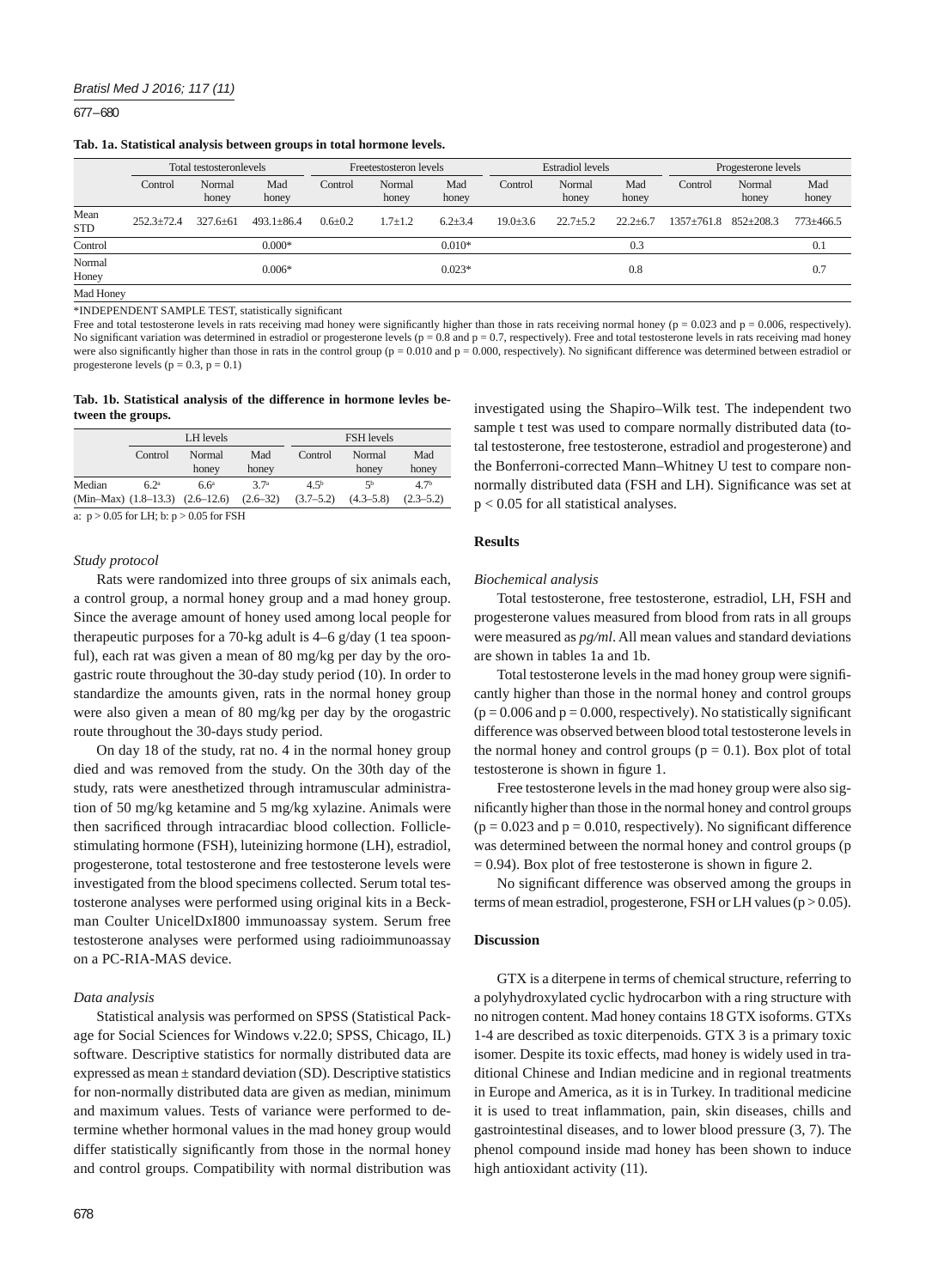

**Fig. 1. Boxplot of total testosterone values.**



**Fig. 2. Boxplot of free testosterone values.**

Studies of extracts obtained from Rhododendrons and those involving direct grayanotoxin use have shown that these biological substances possess anti-oxidant, anti-diabetic, cytotoxic, spasmolytic, tyrosinase inhibitory, sedative and acetylcholinesterase inhibitory effects (7). One study reported that Rhododendron ferrugineum shares structural similarities with cannabinoids and that ferruginenes B and C exhibited a tendency to interact with TRPV1 and CB2 receptor at 20 mM (12).

Lampe wrote in 1988 that "cases of mad honey poisoning should be anticipated everywhere, given potential searches for exotic foods such as natural unprocessed honey realized locally from endemic areas or from imported honey products." Turkey stands between the continents of Europe and Asia. This means that Turkey is a biological bridge for the migration of plant species (13).

Studies have shown age-dependent cross-sectional declines in total and/or free testosterone levels in men (14). Milligan et al described men aged 58 as the average consumers of sildenafil (Viagra, Pfizer, New York, NY) to treat erectile dysfunction (15). Interestingly, as described above, the mean age in wide case series of mad honey intoxication published in Turkey ranges between 50 and 55. Male users represent more than 80 % of subjects in these case series. Gündüz et al. reported a mean age of 56 and an 85 % level of male subjects, Demircan et al. a mean age of 55 and an 85.7 % level of male subjects and Yilmaz et al. a mean age of 51 and an 80.3 % of male subjects (4, 8, 9). These data show that mad honey is predominantly used among males and subjects over 50. These findings suggest that a specific age group consumes mad honey to treat erectile dysfunction using traditional methods.

GTXs are classified as toxins that adhere to two sites in the sodium  $(Na^{2+})$  channels. They alter the function of the ion channels, resulting in a shift of  $Na^{2+}$  channel activation, resulting in hyperpolarization of transmembrane potentials. This gives rise to deactivation of the Na2+ channel since this stays open. Repeated, instead of single, long-lasting, depolarizing stimuli, are needed to regulate the Na2+ channels in excitable cells. Another possible explanation of GTX toxicity involves muscarinic receptors, which account for the benefits of atropine in cases of honey intoxication (16). Low doses of GTXs have been reported to lead to dizziness, hypotension, and bradycardia, together with impaired consciousness, syncope, atrioventricular block, and asystole (3).

This study of mad honey observed a significant increase in both total and free testosterone levels compared to the normal honey and control groups. The mechanism involved in this increase in testosterone levels is unclear.

Increases in both total testosterone end free testosterone levels show a real increase of testosterone in mad honey group. If it was increase only of total testosterone levels it would be interpreted as increase in testosterone binding globulin levels. No decrease in FSH and LH levels shows the increase because of induction of hypothalamus/ hypophysis. If mad honeycaused this by effecting the testicles, a decreases in FSH and LH levels would be expected. Furthermore, there is no increase in progesterone levels. Conversely, there is a decrease in progesterone levels which is statistically non-significant. So probably something in mad honey which is not in normal honey induces hypothalamic/hypophysis axis and increases both, free testosterone and total testosterone levels.

This experimental study is an important study because this is the first study investigating the effect of mad honey on sexual performance used in traditional medicine generally for this purpose. Further studies involving larger case series as well as clinical studies are needed to evaluate the effect of mad honey on sexual performance and corroborate these findings.

### **References**

1. Gunduz A, Turedi S, Oksuz H. The honey, the poison, the weapon. Wilderness Environ Med 2011; 22 (2): 182–184.

2. Gunduz A, Bostan H, Turedi S, Nuhoglu I, Patan T. Wild flowers and mad honey. Wilderness Environ Med 2007; 18 (1): 69–71.

**3. Gunduz A, Turedi S, Russell RM, Ayaz FA.** Clinical review of grayanotoxin/mad honey poisoning past and present. Clin Toxicol 2008; 46 (5): 437–442.